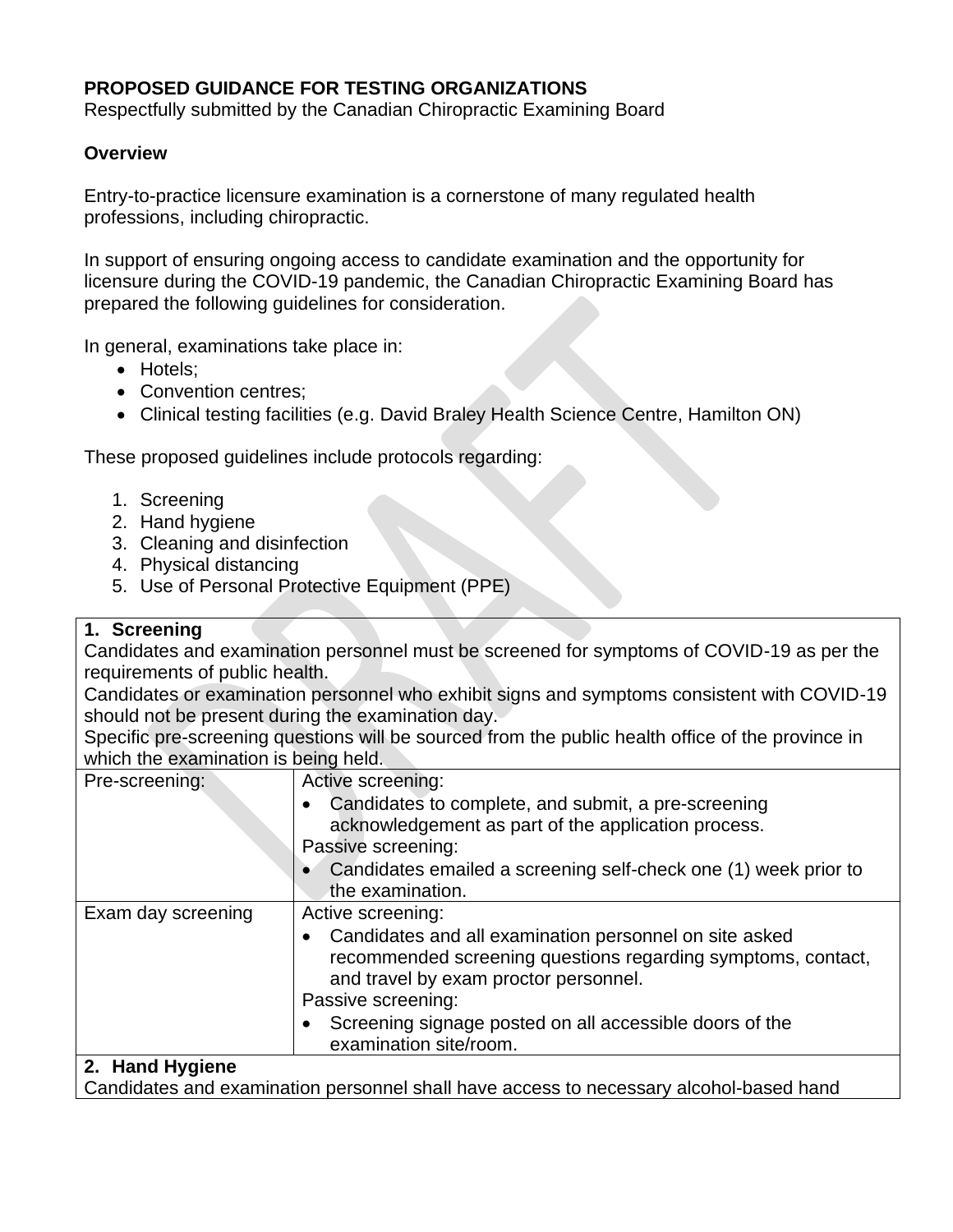| sanitizer and/or soap and water stations in order to perform proper hand hygiene. The type of<br>hand sanitizer shall be one approved by Health Canada. |                                                                                      |  |
|---------------------------------------------------------------------------------------------------------------------------------------------------------|--------------------------------------------------------------------------------------|--|
|                                                                                                                                                         | Signage regarding proper handwashing procedures shall be posted throughout the site. |  |
| Candidates and all                                                                                                                                      | Alcohol-based hand sanitizer and/or soap and water stations shall be                 |  |
| <b>Examination Personnel</b>                                                                                                                            |                                                                                      |  |
|                                                                                                                                                         | readily available at the following locations as appropriate:                         |  |
|                                                                                                                                                         | Entry and Exit locations of the exam site.<br>$\bullet$                              |  |
|                                                                                                                                                         | Registration and security areas.<br>٠                                                |  |
|                                                                                                                                                         | In examination rooms or areas.<br>$\bullet$                                          |  |
|                                                                                                                                                         | In each station room (Clinical/OSCE).<br>٠                                           |  |
|                                                                                                                                                         | Washroom locations.                                                                  |  |
|                                                                                                                                                         |                                                                                      |  |
|                                                                                                                                                         | Hand hygiene is to be performed by:                                                  |  |
|                                                                                                                                                         |                                                                                      |  |
|                                                                                                                                                         | Candidates:                                                                          |  |
|                                                                                                                                                         | Entering and leaving the examination site.<br>$\circ$                                |  |
|                                                                                                                                                         | After completing registration procedures.<br>$\circ$                                 |  |
|                                                                                                                                                         | After completing sign-out procedures.<br>O                                           |  |
|                                                                                                                                                         | Before contact with each standardized patient.<br>$\circ$                            |  |
|                                                                                                                                                         | After contact with each standardized patient.                                        |  |
|                                                                                                                                                         | $\circ$<br>After contact with unfamiliar exam room surfaces.                         |  |
|                                                                                                                                                         | $\circ$                                                                              |  |
|                                                                                                                                                         | After body fluid exposure or risk of body fluid exposure.<br>$\circ$                 |  |
|                                                                                                                                                         | Donning and doffing PPE.<br>$\circ$                                                  |  |
|                                                                                                                                                         | After any interaction or transaction as part of the<br>$\circ$                       |  |
|                                                                                                                                                         | administration of the exam day processes involving                                   |  |
|                                                                                                                                                         | candidates or other individuals.                                                     |  |
|                                                                                                                                                         |                                                                                      |  |
|                                                                                                                                                         | <b>Examination personnel:</b>                                                        |  |
|                                                                                                                                                         | Entering and leaving the examination site.<br>O                                      |  |
|                                                                                                                                                         | After completing registration procedures.<br>$\circ$                                 |  |
|                                                                                                                                                         | After completing sign-out procedures.<br>$\circ$                                     |  |
|                                                                                                                                                         | Before interaction with a candidate or other individual.<br>O                        |  |
|                                                                                                                                                         | After interaction with a candidate or other individual.<br>$\circ$                   |  |
|                                                                                                                                                         | Before cleaning and disinfecting procedures.<br>O                                    |  |
|                                                                                                                                                         | After cleaning and disinfecting procedures.<br>$\circ$                               |  |
|                                                                                                                                                         | After contact with unfamiliar exam room surfaces.<br>$\circ$                         |  |
|                                                                                                                                                         | After body fluid exposure or risk of body fluid exposure.<br>$\circ$                 |  |
|                                                                                                                                                         | Donning and doffing PPE.<br>$\circ$                                                  |  |
|                                                                                                                                                         | After any interaction or transaction as part of the<br>$\circ$                       |  |
|                                                                                                                                                         | administration of the exam day processes involving                                   |  |
|                                                                                                                                                         | candidates or other individuals.                                                     |  |
|                                                                                                                                                         |                                                                                      |  |
|                                                                                                                                                         |                                                                                      |  |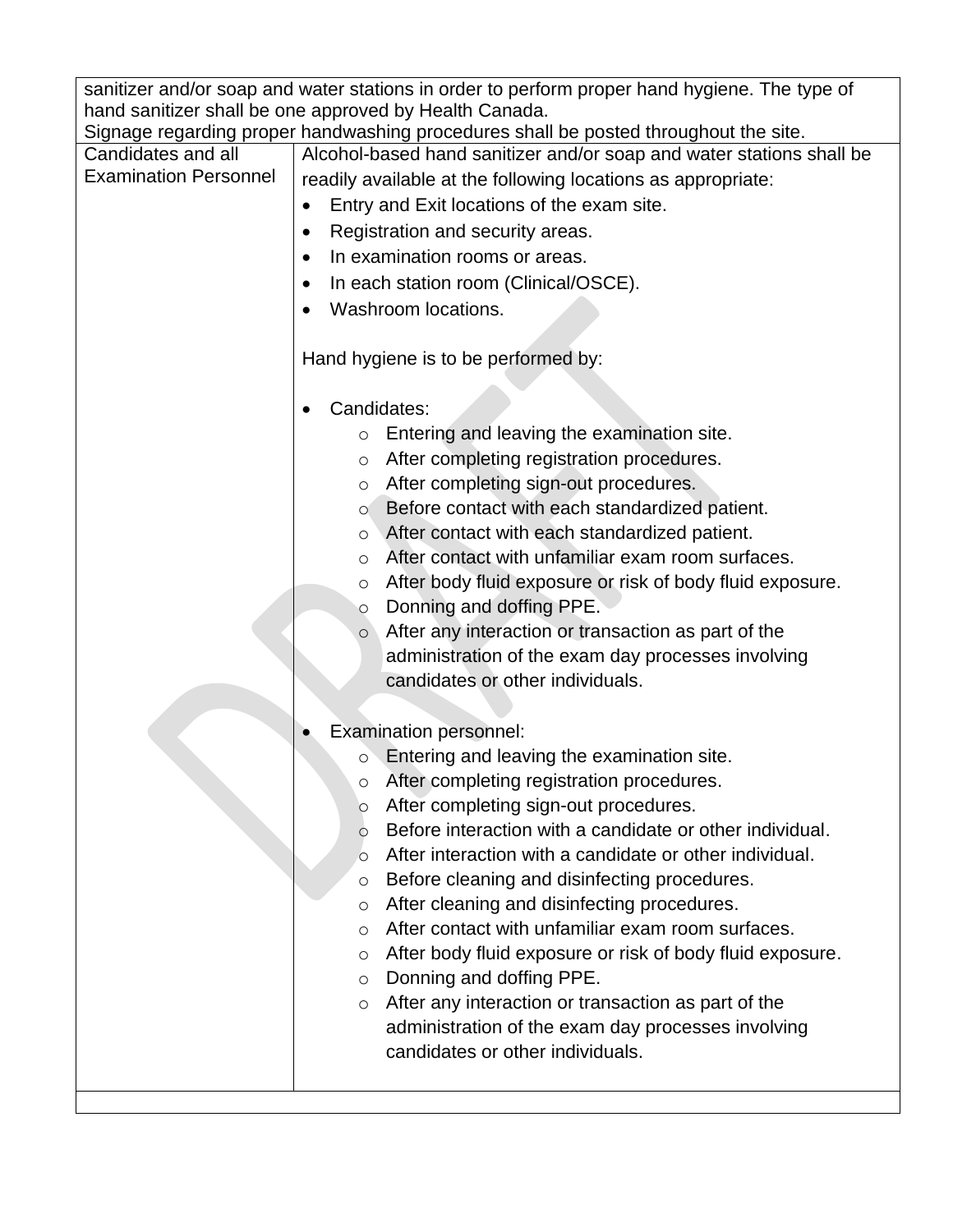## **3. Cleaning and Disinfection**

Only disinfectants with an 8-digit Drug Identification Number (DIN) or Natural Product Number (NPN) issued by Health Canada shall be used, and used according the manufacturer instructions. If adequate disinfectant supplies cannot be sourced, then 1000 ppm bleach water solution shall be used by mixing 20 ml (4 teaspoons) of unscented bleach with 1000 ml (4 cups) of water, ensuring the surface remains wet with the bleach water solution for one (1) minute.

| protocols.<br>Minimum cleaning and<br>Any commonly touched surface that is visibly soiled shall be<br>disinfection<br>appropriately cleaned and disinfected immediately.                                                                                                                                                                                                                                                                                                                                                                                                                                                                                                                                                                                                                                                                                                                                                                                                                  |  |  |
|-------------------------------------------------------------------------------------------------------------------------------------------------------------------------------------------------------------------------------------------------------------------------------------------------------------------------------------------------------------------------------------------------------------------------------------------------------------------------------------------------------------------------------------------------------------------------------------------------------------------------------------------------------------------------------------------------------------------------------------------------------------------------------------------------------------------------------------------------------------------------------------------------------------------------------------------------------------------------------------------|--|--|
| requirements<br>Commonly touched areas shall be cleaned and disinfected:<br>$\bullet$<br>Prior to the beginning of the examination day.<br>$\circ$<br>Following exam day transitions such as completion of<br>$\circ$<br>candidate or examination personnel registration or sign-out,<br>escorting candidates to and from the exam areas,<br>examination break times, etc.<br>Pens/pencils for candidates or examination personnel shall<br>$\circ$<br>be disinfected after each use or be single use only.<br>All clinical exam (OSCE) contact station items must be cleaned<br>between each station rotation (i.e., after each candidate and<br>standardized patient interaction), including:<br>Treatment/assessment tables and chairs<br>$\circ$<br>Hard surface items that were contacted during the station<br>$\circ$<br>Diagnostic tools<br>$\circ$<br>Procedural work surfaces<br>$\circ$<br>Doorknobs of exam room doors, light switches, sinks and<br>$\circ$<br>faucets, etc. |  |  |
| Exam day adaptations<br>As part of the application and registration process, candidates will<br>be instructed to not bring any non-permitted personal items to the<br>examination site. There will be no coat check or supervised area in<br>which to store candidate belongings.<br>Examination personnel shall avoid touching any personal items<br>٠<br>belonging to candidates or other examination personnel.                                                                                                                                                                                                                                                                                                                                                                                                                                                                                                                                                                        |  |  |
| 4. Physical Distancing<br>Any public health requirement of physical distancing shall take priority over exam site occupancy                                                                                                                                                                                                                                                                                                                                                                                                                                                                                                                                                                                                                                                                                                                                                                                                                                                               |  |  |
| limits. As much as possible, physical distancing requirements shall be met in the following ways:<br>Examination<br>Tables during the written exam shall be placed so that physical<br>$\bullet$                                                                                                                                                                                                                                                                                                                                                                                                                                                                                                                                                                                                                                                                                                                                                                                          |  |  |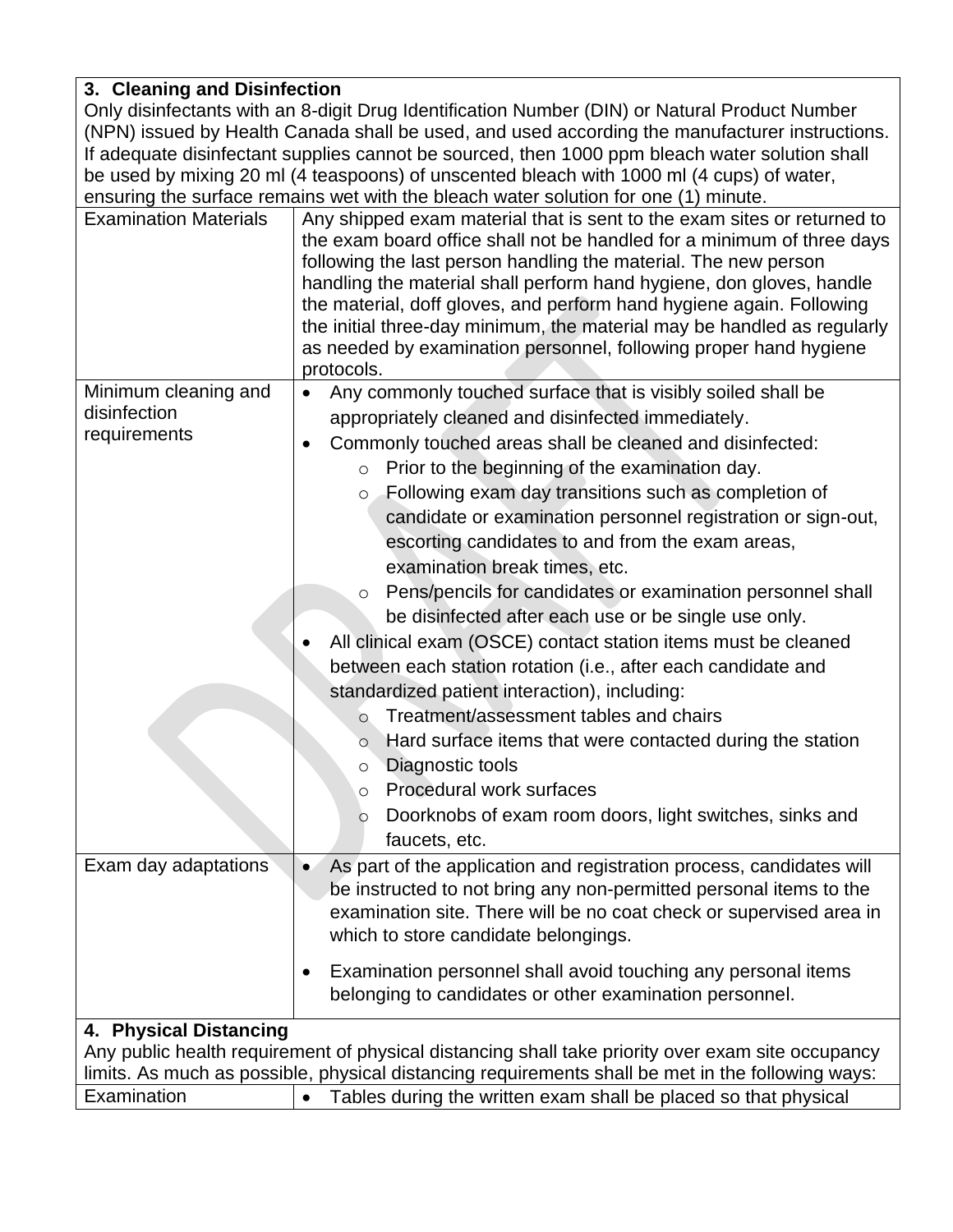|                                  | distancing can be maintained.                                                                                                       |  |  |
|----------------------------------|-------------------------------------------------------------------------------------------------------------------------------------|--|--|
|                                  | Candidates and examination personnel shall be at least two metres<br>$\bullet$                                                      |  |  |
|                                  | from each other where possible.                                                                                                     |  |  |
|                                  | Examiners in the clinical exam (OSCE) stations shall maintain<br>$\bullet$                                                          |  |  |
|                                  |                                                                                                                                     |  |  |
|                                  | physical distancing from both the candidate and standardized                                                                        |  |  |
|                                  | patient.                                                                                                                            |  |  |
|                                  | Candidates to remain two metres from each other at all times                                                                        |  |  |
|                                  | (written exams and OSCE).                                                                                                           |  |  |
|                                  | Candidate and standardized patient may break physical distancing                                                                    |  |  |
|                                  | requirements during the clinical exam (OSCE) when it is necessary                                                                   |  |  |
|                                  | to perform physical examinations, diagnostic work-ups, treatment                                                                    |  |  |
|                                  | procedures, etc. that may be part of the station tasks.                                                                             |  |  |
|                                  | When physical distance cannot be maintained, surgical or                                                                            |  |  |
|                                  | procedure masks and appropriate hand hygiene are a minimum<br>requirement.                                                          |  |  |
| Exam Day Adaptations             | Staggered registration and security processes to ensure physical<br>$\bullet$                                                       |  |  |
|                                  | distancing and decrease traffic congestion                                                                                          |  |  |
|                                  |                                                                                                                                     |  |  |
|                                  | Floor markings and guidance to support physical distancing during                                                                   |  |  |
|                                  | registration, security checks, and waiting periods.                                                                                 |  |  |
|                                  | Staggered or spaced escorting of candidates to and from the exam<br>$\bullet$                                                       |  |  |
|                                  | areas to ensure physical distancing.                                                                                                |  |  |
|                                  | All interactions during the exam day process shall be in a no-                                                                      |  |  |
|                                  | contact manner as much as possible (e.g., registration and sign-out,                                                                |  |  |
|                                  | security, etc.)                                                                                                                     |  |  |
| 5. Personal Protective Equipment |                                                                                                                                     |  |  |
| <b>Masks</b>                     | Surgical or procedural masks shall be the requested standard. In                                                                    |  |  |
|                                  | cases where surgical or procedural masks cannot be obtained or                                                                      |  |  |
|                                  | sourced, cloth masks may be permitted.                                                                                              |  |  |
|                                  | Candidates and examination personnel shall be required to wear                                                                      |  |  |
|                                  | masks during the exam day.                                                                                                          |  |  |
|                                  | One mask may be worn by examination personnel during the entire<br>$\bullet$                                                        |  |  |
|                                  | exam day, but shall be discarded and replaced when wet, damaged                                                                     |  |  |
|                                  | or soiled, or when taking a break (i.e., lunch break), and at the end                                                               |  |  |
|                                  | of the day.<br>Proper written procedures for donning and doffing masks shall be                                                     |  |  |
|                                  |                                                                                                                                     |  |  |
|                                  |                                                                                                                                     |  |  |
|                                  | sent to all candidates and examination personnel prior to the exam                                                                  |  |  |
|                                  | day and posted throughout the exam site during the exam day.                                                                        |  |  |
| <b>Face Shields</b>              | Candidates and examination personnel may wear face shields at<br>$\bullet$                                                          |  |  |
|                                  | their discretion.                                                                                                                   |  |  |
|                                  | Face shields are not required as part of the examination PPE<br>$\bullet$<br>requirement.                                           |  |  |
| Gloves                           | $\bullet$                                                                                                                           |  |  |
|                                  | Gloves must be worn by examination personnel who are handling<br>"cleaned" material for distribution. Proper hand hygiene protocols |  |  |
|                                  | shall be followed.                                                                                                                  |  |  |